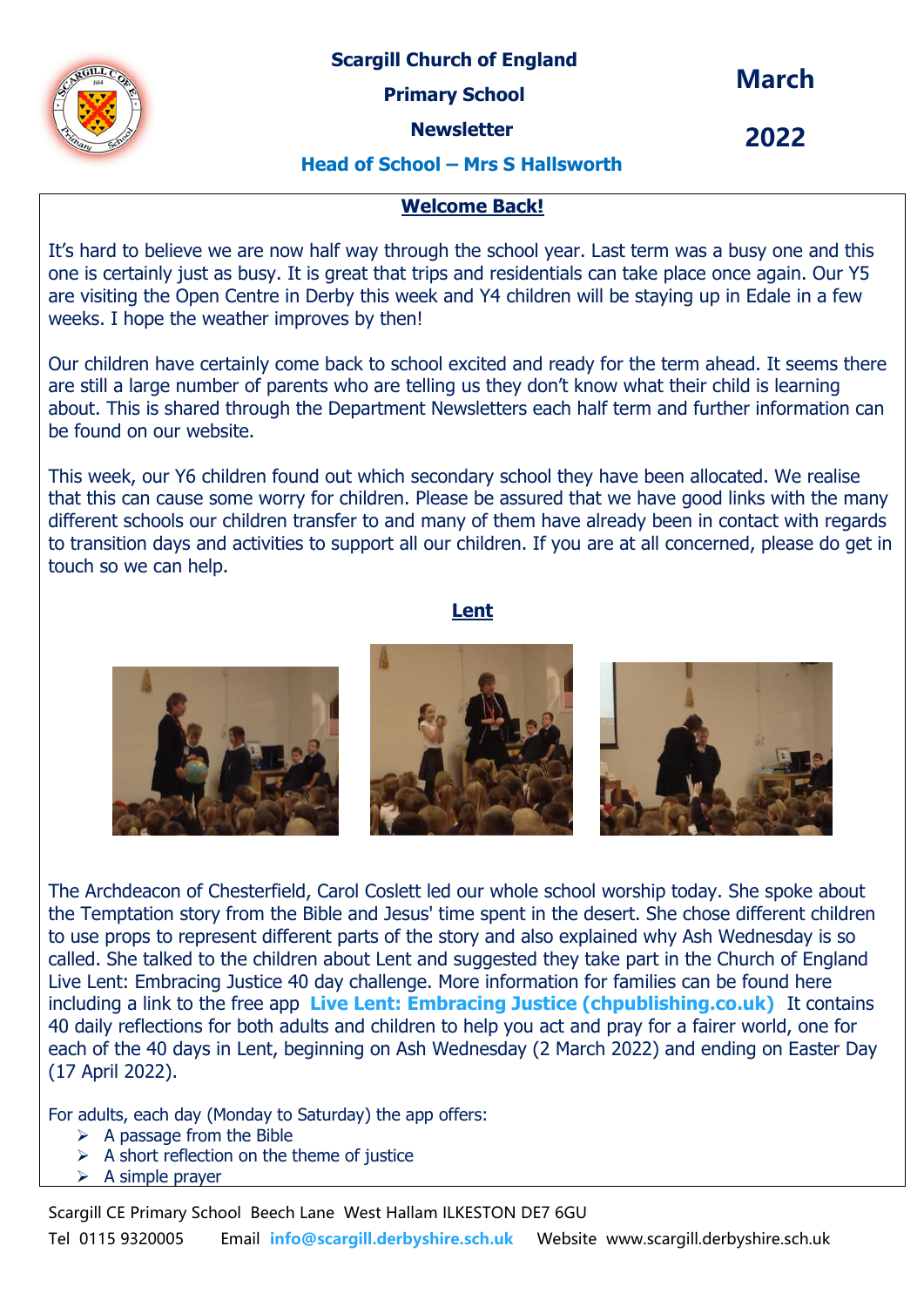$\triangleright$  Full audio recordings of the above.

For children and families, the app offers:

- $\geq$  40 exciting daily challenges for each day of Lent
- $\triangleright$  A weekly theme to help us think about how we can live well together
- $\triangleright$  Short passages from the Bible
- $\triangleright$  Simple prayers for use throughout the week.

Other worships and discussions, particularly with our older pupils this week, have focused on the events in the Ukraine and our children have shown compassion and have linked their thoughts to the Parable of the Good Samaritan. Many children have expressed their desire to help and our Global Committee will be meeting shortly to discuss what they would like to do.

#### **Mental Health and Wellbeing**



Last half term our new Wellbeing Ambassadors met together for the first time. The focus for the first meeting was to plan activities for Mental Health Week, which took place from the 7th-13th February. They decided as a school we would look at the book Emotionary, take time to do yoga, complete some mindfulness activities and to learn about mental health in PSHE that week. Everyone really enjoyed the activities planned and benefited from taking time to think about the importance of mental health.

Just before the half-term holiday, Changing Lives from Action for Children delivered assemblies to the children in KS1 and KS2. The KS1 children learned about emotional literacy and the KS2 children learned ways to cope with managing worry and anxiety. This week I sent a leaflet out to parents (via text) about an emotional literacy and worry management workshop for parents run by Changing Lives Mental Health Support Team. This is a virtual Teams Meeting and will take place on 9<sup>th</sup> March 7-8pm.

### **COVID**

Please read the updated risk assessment on our website carefully which outlines how we are adapting to living with Covid.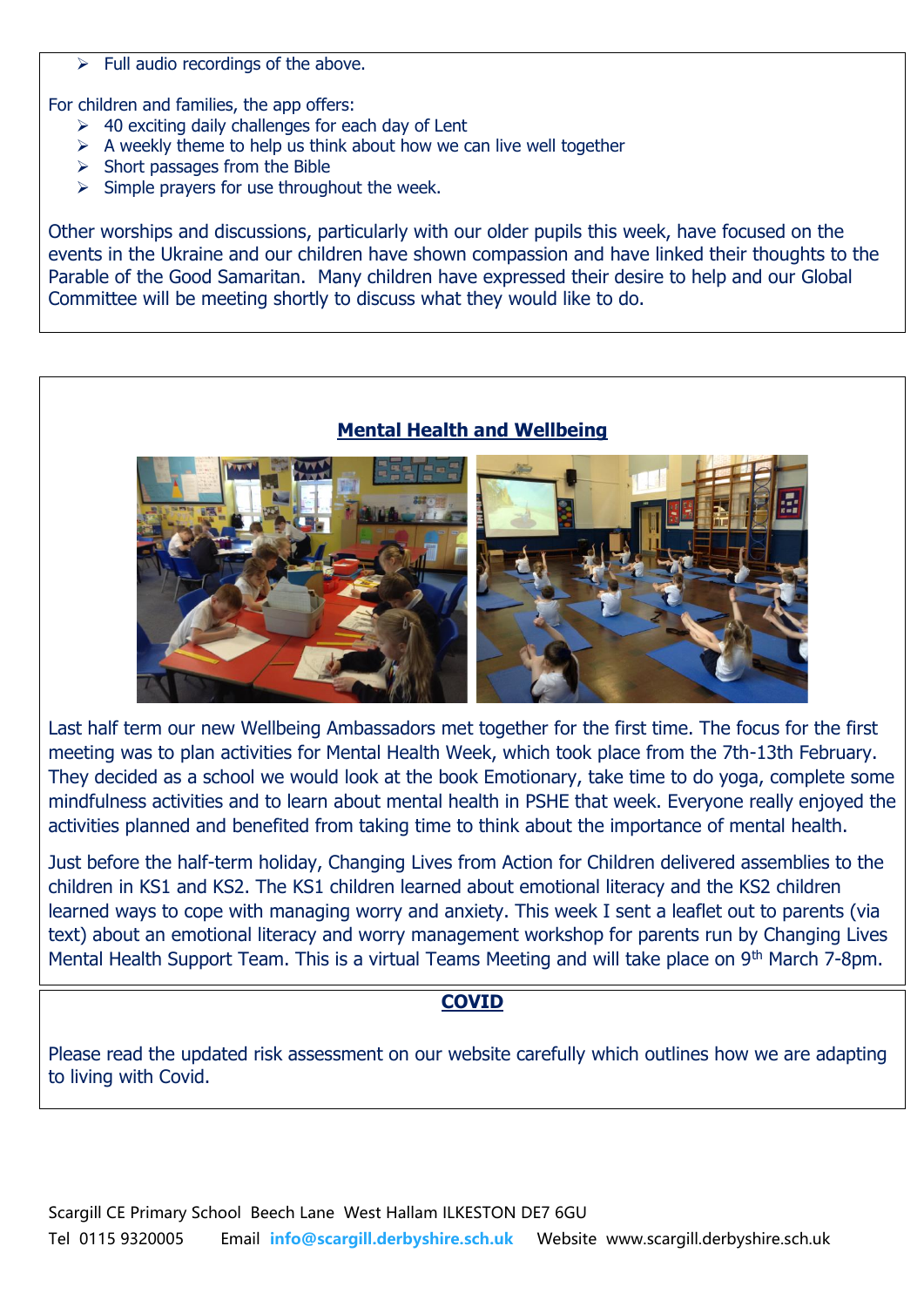### **Staffing News**

Last term we said goodbye to Mrs Berwick. She has been a TA here at Scargill for 13 years and we were very sad to see her leave but we wish her and her family well as they move to Lincolnshire.

Another TA, Mrs Gresswell, leaves on 10<sup>th</sup> March for a new adventure. Thanks for all the support you have given the children at Scargill over the last 15 years. We wish you well and will miss you.

Mrs Rhodes, our School Business Manager is also leaving Scargill after 13 years. We thank her for everything she has done and although we will greatly miss her, we wish her well on her next adventure.

#### **Parking**

Please can we ask that parents show respect and consideration to our neighbours when parking near school and not block drives and leave engines running unnecessarily.

Some of our neighbours have also informed us that cars parking on grass verges near to school are ruining them. Please avoid parking in such areas.



**Please also note that parents should not park in the staff carparks. This includes parents using the Lanes before/after school club and when children attend after school activities.**

Thank you.



The PTA are looking for new members. They are busy making plans for some events in the run up to Easter and also beginning to think about the Summer Fayre. Please do get in touch if you would like to help. Events can only take place with the support of our parent community volunteers and the fundraising really does make a difference to the school. Recently the fundraising has meant we have been able to purchase much needed phonics books for Reception and KS1 to replace the really old and tatty ones we had and we have almost finished our whole school library….just a few things left to buy along with some more books!

More information about how to get involved can be found on the PTA Face Book Scargill C of E Primary School or Twitter @ScargillPTA accounts.

## **School Dinners**

Polite reminder please from our admin team for you to pay for school dinners in advance through Parent Pay.

The Spring Term menu is available to view on our website. If you are ordering a jacket potato, this needs to be done by prior arrangement with the school office well in advance. Thank you.



The theme and message this year is You are a Reader, and is focusing on children from disadvantaged backgrounds. There are 14 books that you can get with the £1 book token (already sent home) as the World Book Day charity wants "every child and young person to believe they are readers".

In school, children can dress up as a book character on Thursday if they would like to.